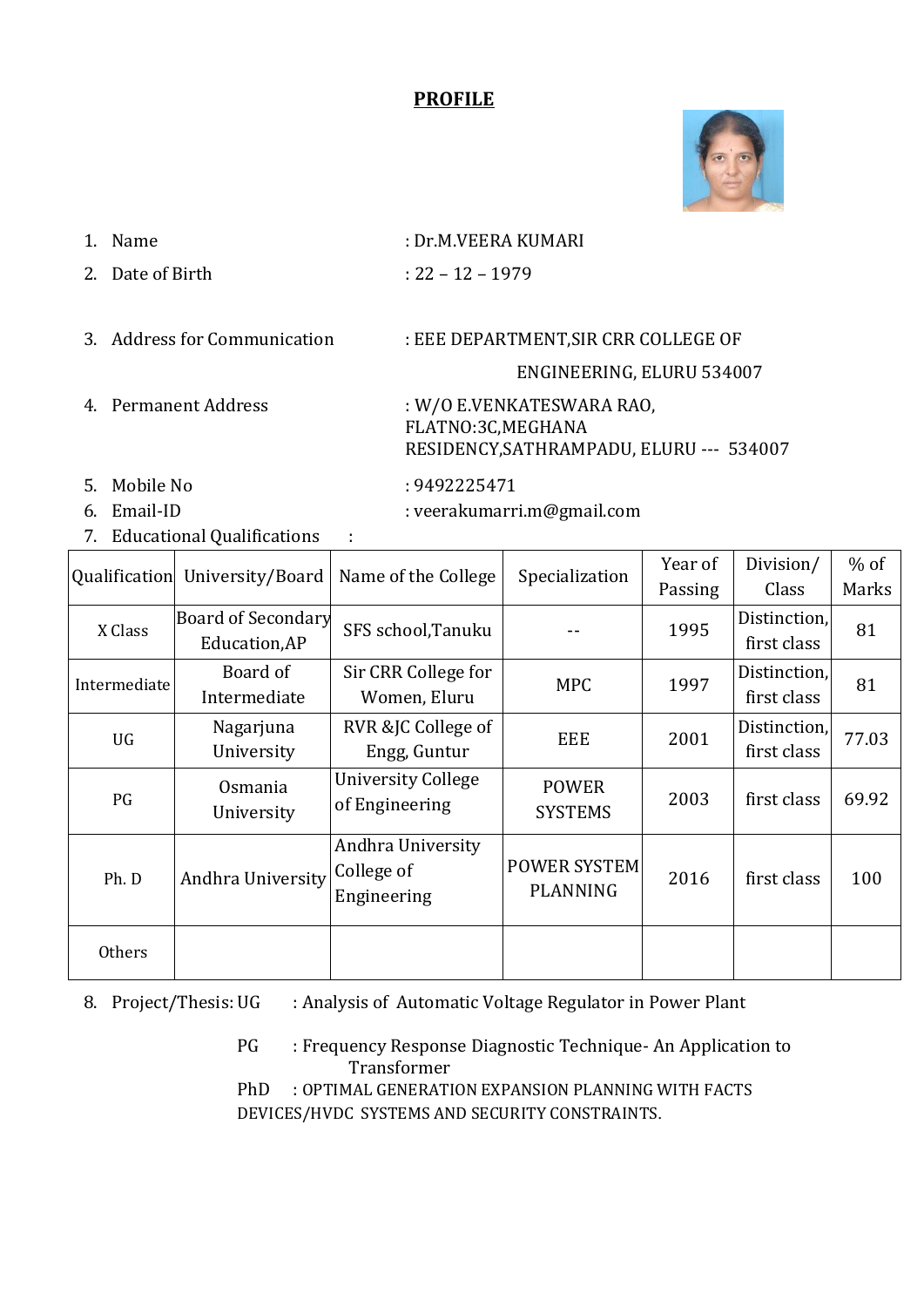## 9. Teaching /Industry Experience:

|                |                        |                                   |               | Period       |                                   |                         | Type of                                                           |
|----------------|------------------------|-----------------------------------|---------------|--------------|-----------------------------------|-------------------------|-------------------------------------------------------------------|
| S No           | Designation            | Organization                      | From          | To           | Total Exp.<br>Years and<br>Months | Nature of<br>Employment | service<br>Govt.<br>Aided/<br>Un Aided/<br>Private/<br>recognized |
| $\mathbf{1}$   | Project<br>trainee     | CPRI, Hyderabad                   | 2002          | 2003         | 1year                             | Project                 | Govt                                                              |
|                |                        | Sri Akula<br>Sriramulu            |               |              |                                   |                         | Private                                                           |
| $\overline{2}$ | Assistant<br>Professor | Engg College<br>.Tanuku           | March<br>2003 | May<br>2004  | 1 year 2<br>months                | Regular                 |                                                                   |
| $\overline{3}$ | Assistant<br>Professor | Sir CRR College<br>of Engineering | June<br>2004  | June<br>2016 | 12 years                          | Regular                 | Private                                                           |
| 4              | Associate<br>Professor | Sir CRR College<br>of Engineering | July<br>2016  | Till date    | 4 year<br>7 months                | Regular                 | Private                                                           |

10. Total Experience: Teaching 18years 5 months

Industry 1 year

Research 1 year

11. Any other Distinctions/Achievements:

Actively participated in school zonal basketball, handball games and sports.

12. Research Experience:

(a) Research Papers Published in Journals

|                | S No Author (s) Name            | Title of the<br>Research Paper                             | National/Inte<br>rnational | Year of<br>Publicatio<br>n | Name of the<br>Journal                                                                              | Vol. | Issue.<br>No | Pages<br>(PP) |
|----------------|---------------------------------|------------------------------------------------------------|----------------------------|----------------------------|-----------------------------------------------------------------------------------------------------|------|--------------|---------------|
|                | Ch.Jeevan<br>Kumar,             | Load forecasting of<br>Andhra Pradesh<br>Grid using PSO,   |                            |                            | International<br>Journal of<br>Advanced<br>Research in<br>Computer<br>Engineering $&$<br>Technology |      |              |               |
| 1.             | M.Veerakumari                   | <b>DE</b> Algorithms                                       | International 2012         |                            | (IJARCET)                                                                                           | 1    |              | 179-184       |
|                | Ch.Jayachandra<br>M.VeeraKumari | Optimization on<br>Generation<br><b>Expansion Planning</b> |                            |                            | International<br>Journal of<br><b>Education</b> and<br>Applied                                      |      |              | $144 -$       |
| 2.             |                                 | by PSO and DP                                              | International 2014         |                            | $Research(IJEAR)$ 4                                                                                 |      |              | 149           |
| $\overline{3}$ | B.Kalyani<br>M. VeeraKumari     | Application of PSO<br>and its Varients to<br>Bilateral and | International 2015         |                            | <b>IJOER</b>                                                                                        | 3    |              |               |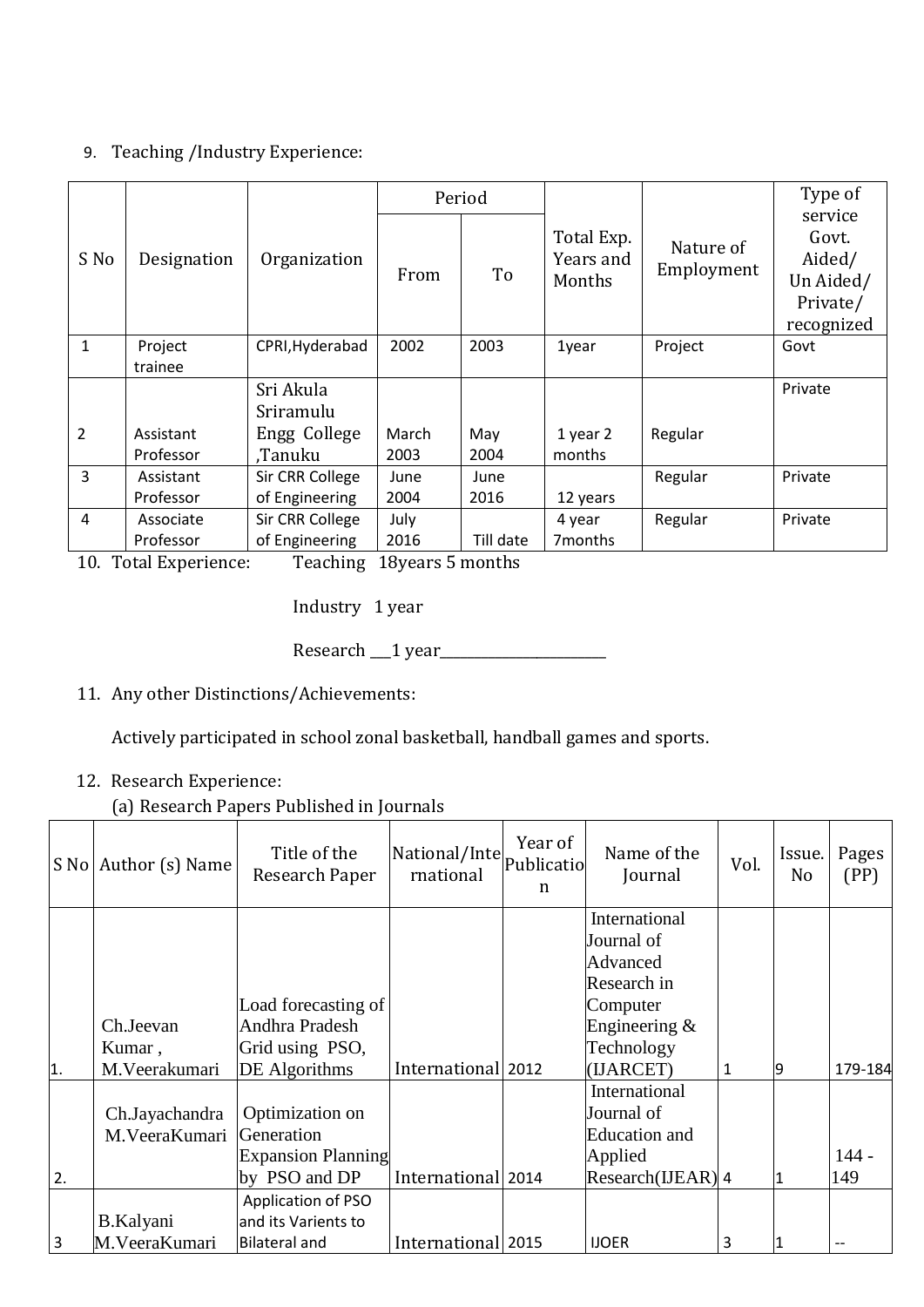|    |                   | Multilateral              |                    |      |                     |   |   |           |
|----|-------------------|---------------------------|--------------------|------|---------------------|---|---|-----------|
|    |                   | transcations in           |                    |      |                     |   |   |           |
|    |                   | Deregulated Power         |                    |      |                     |   |   |           |
|    |                   | System                    |                    |      |                     |   |   |           |
|    |                   | Generation                |                    |      |                     |   |   |           |
|    |                   | <b>Expansion planning</b> |                    |      |                     |   |   |           |
|    | G.Hari Priya      | using Multiobjective      |                    |      |                     |   |   |           |
| 4. | M.VeeraKumari     | Differential Evolution    |                    |      |                     |   |   |           |
|    |                   | Generation                |                    |      |                     |   |   |           |
|    |                   | <b>Expansion planning</b> |                    |      |                     |   |   |           |
|    |                   | using Multi Criteria      |                    |      |                     |   |   |           |
| 5. | G.Hari Priya      | <b>Decision Making</b>    |                    |      |                     |   |   |           |
|    | M.VeeraKumari     | <b>Methods</b>            |                    |      |                     |   |   |           |
|    |                   | Transmission              |                    |      |                     |   |   |           |
|    |                   | <b>Expansion planning</b> |                    |      |                     |   |   |           |
|    | M.Divya Sri       | using Multi Criteria      |                    |      |                     |   |   |           |
| 6  | M.VeeraKumari     | <b>Decision Making</b>    |                    |      |                     |   |   |           |
|    |                   | Methods                   | International 2018 |      | <b>IJEAT</b>        | 7 | З | $25 - 27$ |
|    |                   | Analysis and              |                    |      |                     |   |   |           |
|    |                   | performance of            |                    |      |                     |   |   |           |
|    |                   | <b>MVDC</b> distribution  |                    |      |                     |   |   |           |
|    | P.Venkata Sai ram | system with ESS for       |                    |      |                     |   |   |           |
|    | M.VeeraKumari     | wind and Solar            |                    |      |                     |   |   |           |
| 7  |                   | Energies.                 | International 2020 |      | <b>IJEEE</b>        | 9 | 5 | 91-100    |
|    |                   | Single and multi          |                    |      |                     |   |   |           |
|    |                   | objective optimal         |                    |      |                     |   |   |           |
|    |                   | generation expansion      |                    |      |                     |   |   |           |
|    |                   | planning with HVDC        |                    |      |                     |   |   |           |
|    | M.VeeraKumari     | systems by using          | Springer book      |      | Smart and           |   |   |           |
| 8  | K.Vaisakh         | <b>HSDE</b> algorithm     | series             | 2021 | intelligent Systems |   |   | 533-546   |

# (b) Research Papers Published in Conferences

| S No | Author (s) Name  | Title of the Research Paper             | National/Inter<br><b>National</b> | Year<br><sub>of</sub><br>Public<br>ation | Place of the<br>Conference | Pag<br>es<br>(PP) |
|------|------------------|-----------------------------------------|-----------------------------------|------------------------------------------|----------------------------|-------------------|
|      |                  | Application of AHP Method for           |                                   |                                          |                            |                   |
|      |                  | <b>Production Cost Calculation with</b> | National                          |                                          | Andhra                     |                   |
| 1.   | M. Veera Kumari, | and without Forced outage of            | conference on                     |                                          | University, Vishaka        |                   |
|      | A.Kumar Babu     | Generating units                        | Power System                      | 2014                                     | patnam                     |                   |
|      |                  | Optimal power flows with                | National                          |                                          | Andhra                     |                   |
| 2.   | M. Veera Kumari, | consideration of wind Generation        | conference on                     |                                          | University, Vishaka        |                   |
|      | D. Srinivas rao  | and Flat frequency Control              | Power System                      | 2014                                     | patnam                     |                   |
|      |                  | <b>HSDE Algorithm Based Optimal</b>     | $2nd$ ACN                         |                                          |                            |                   |
| 3.   | M. Veera kumari, | <b>Generation Expansion Planning</b>    | International                     |                                          |                            |                   |
|      | K. Vaisakh       | <b>Considering Security Constraints</b> | Conference                        | 2015                                     | Hyderabad                  |                   |
|      | M. Veera kumari  | <b>Security Constrained Optimal</b>     | International                     |                                          |                            |                   |
| 4.   | K.Vaisakh        | <b>Generation Expansion Planning</b>    | Conference                        |                                          |                            |                   |
|      |                  | using HSDE Algorithm                    | <b>ICEEME-15</b>                  | 2015                                     | Pune                       |                   |
|      | M.Veera kumari   | <b>Security Constrained Optimal</b>     | <b>International Co</b>           |                                          |                            |                   |
| 5.   | K.Vaisakh,       | <b>Generation Expansion Planning</b>    | nference(ICEEI                    |                                          |                            |                   |
|      |                  | Considering STATCOM Device              | $CE-15$                           | 2015.                                    | Bangalore                  |                   |
|      |                  |                                         |                                   |                                          |                            |                   |
|      |                  |                                         |                                   |                                          |                            |                   |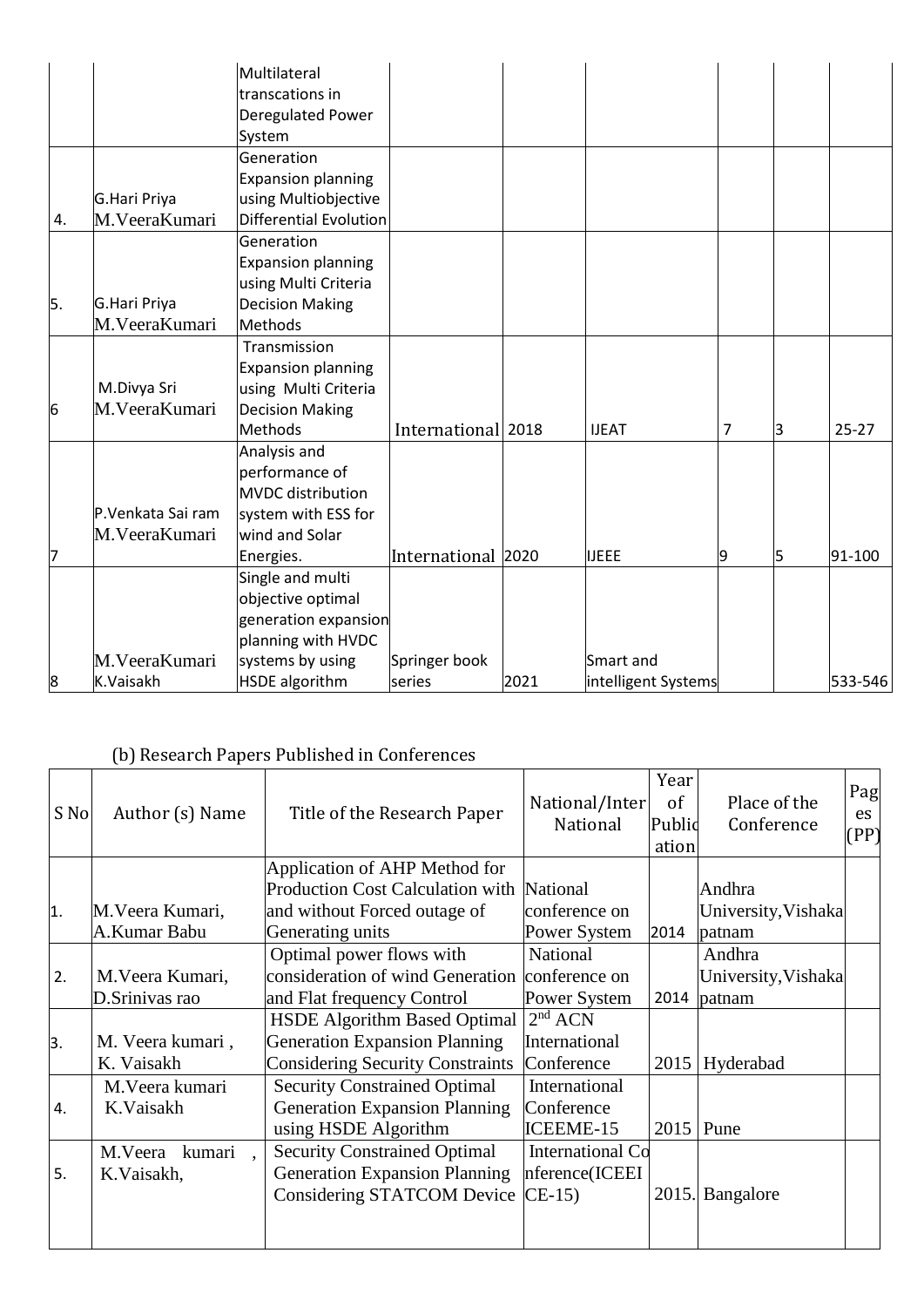|            | K.Veeresham, M.Ve Cuckoo Search algorithm for Optimal PECCON 2017 2-4 |      | <b>VIT CChennai</b> |
|------------|-----------------------------------------------------------------------|------|---------------------|
| erakumari. | <b>Transmission Expansion Planning</b>                                | Mar  |                     |
| K.Vaisakh  | with various Load Models and FFC                                      | 2017 |                     |

#### (c) Workshops/STTP Attended

| S No |                                                                                  | Place             | Period                    |                           |  |
|------|----------------------------------------------------------------------------------|-------------------|---------------------------|---------------------------|--|
|      | Name of the workshop/ STTP                                                       |                   | From                      | To                        |  |
| 1.   | Short term course on Operation and<br>QIP<br>Management of Emerging Power System | <b>IIT Kanpur</b> | 21st Nov 2011             | 25 <sup>th</sup> Nov 2011 |  |
| 2.   | QIP Short term course on Deep Learning                                           | <b>IIT Kanpur</b> | 12 <sup>th</sup> Jan 2017 | $16th$ Jan<br>2017        |  |
|      |                                                                                  |                   |                           |                           |  |

#### (d) Workshops Conducted

| S No | Name of the workshop/STTP        | Place            | Period    |          |  |
|------|----------------------------------|------------------|-----------|----------|--|
|      |                                  |                  | From      | To       |  |
|      | <b>PLC WORKSHOP UNDER APSSDC</b> | <b>SIRCRRCOE</b> | 19-8-2019 | 7-9-2019 |  |

#### (e) Details of Research Projects

| S No |                        | Amount     | Issued           | <b>Status</b>    | Year of   |
|------|------------------------|------------|------------------|------------------|-----------|
|      | Title of the Project   | Sanctioned | Authority        |                  | Sanction  |
|      | Voice controlled wheel |            | <b>SIRCRRCOE</b> |                  | 2019-2020 |
|      |                        | 25000      |                  |                  |           |
|      | chair hardware project |            |                  | <b>COMPLETED</b> |           |
|      |                        |            |                  |                  |           |

#### 13. Achievements: 1.Played for West Godavari in under 19 years Basketball in AP School

Games Federation ,1993-94

2. Represented Andhra University Basketball team in Inter University

Games and Sports,1997-98

14. Strengths: Courage, Friendly Nature.